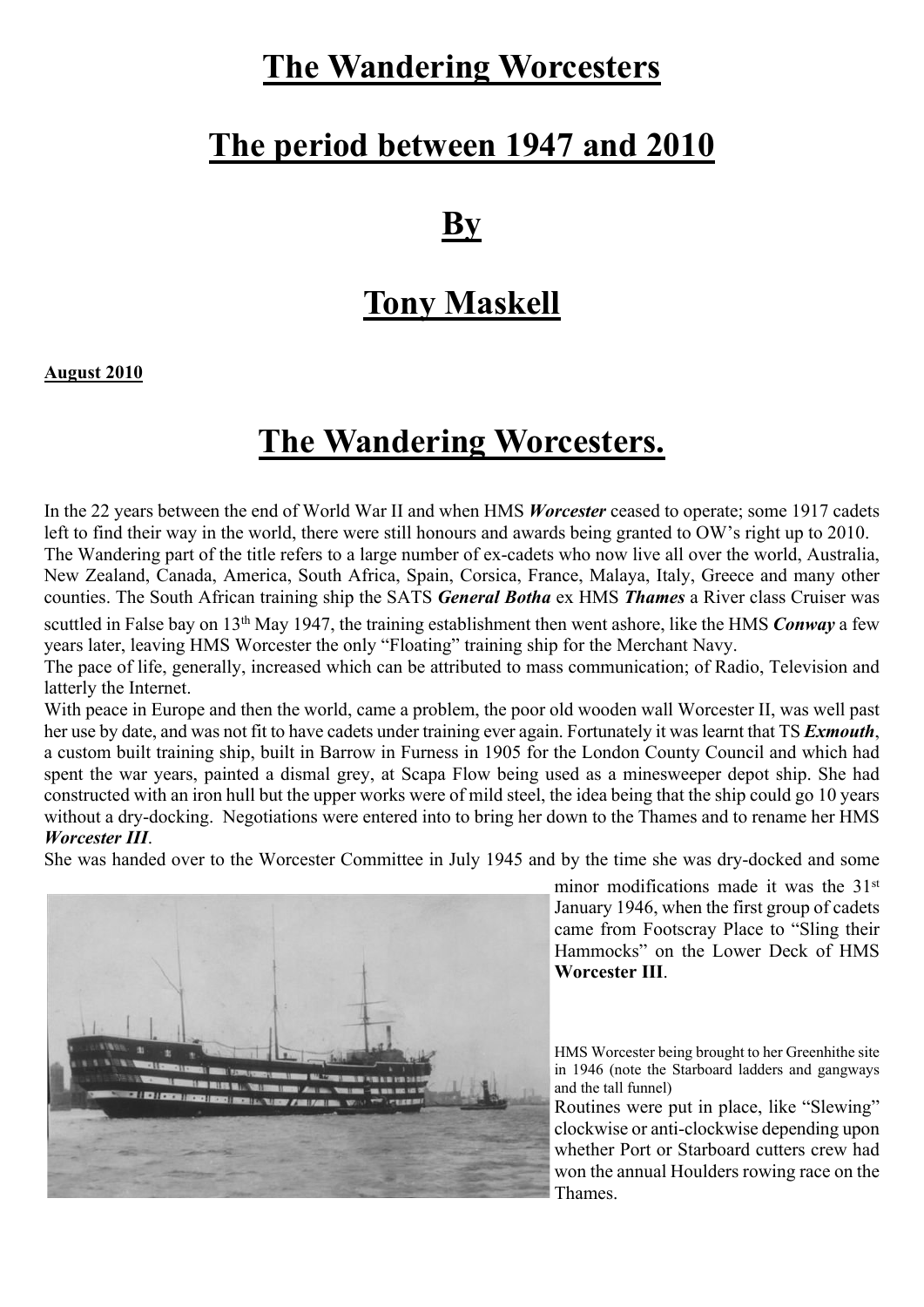The greatest number of cadets leaving the ship on an annual basis was, 112 left in 1950, 109 left in 1959; 104 in 1954; and 100 in 1948; the lowest was 50 in 1967, followed by 60 in 1968; and of course only 38 left in the July of 1968.

The winter of 1947 was the severest one in the twentieth century, and they may have even shut the Lower deck and Orlop deck ports that winter!, I certainly don't remember them closed in subsequent years! WNGCMDR Edward Hutchings Roberts (1923) MBE, RAF; granted this award for being 25 years in the Marine Branch of the RAF and later on, an OBE for 30+ years. While Captain Colin James Williams (1919) in the Australian Army received a Mention in Despatches, 7 months after the war in the Pacific had ended. That was on land and in the air (?) whilst at sea properly, CMDR Will Cecil Riley (1922) was awarded an OBE and the Order of Leopold (Belgium).

India became independent in August 1947 which was the end of the Empire, and Princess Elizabeth married LEUT Philip Mountbatten RN.

Until the establishment was closed down in 1968, of the 1917 cadets who left, quite a few migrated into the Armed Services, the greater proportion going, as you would expect into the Naval Reserve, 6% or 125 of them. There were a number of OW's who for one reason or another; eyesight problems; seafaring not to their liking; and a genuine liking for the 3 Armed Services rather that the "Fourth Service". 9 of these cadets went into the RN; 42 into the RAF and 42 into the Army; these include those who did their National Service; including Pilot Officer Richard Hudson (1939) DFC, RAF who changed from the Army to the RAF and back again to the Army.

The Berlin airlift took place in the period from July 1948 to April 1949 and the individual British Railways



companies, like the GWR – Great Western Railway, or LNER London and North Eastern Railway - were nationalised 3 years after the end of the war. Chaplain Harold Mayo Harris (1910) RNZN, who had been a POW in World War I and was now the Venerable Archdeacon to the Royal New Zealand Navy and mentioned in the New Years Honours of 1949 with an OBE. Clothes and Bread became derationed in February 1949, but other items were still rationed until 1951. In 1950 the Korean War started, with rumours flashing around the Worcester's decks –"That all cadets would be arbitrarily called up"! as Midshipmen RNR. It didn't happen! Although, as we shall see later excadets were involved.

Painting of HMS Worcester, Cutty Sark and Katrine by Roger Morris (1952) in late 1950's

On a more local level the London docks went on strike, which lasted from June until the end of July 1950. VADM Sir Eric George Anderson Clifford(1916)KCB, CB, CBE, MiD\*\* as the Senior Naval Officer (RN) in Korean waters; sadly LCDR Donald Arthur Dick (1936) DSC MiD RN died when his aircraft was shot down, and LCDR Thomas Dennis Handley (1940) received a Mention in Despatches when HMS Triumph was sunk.

On March 7<sup>th</sup> 1951 the Iranian Prime Minister Mossadeq nationalised the oil activity in Persia (Iran), from which British Petroleum came, out of the loss of the Anglo Iranian Oil Company, the British Tanker Company became BP Shipping and Great Britain put on the Festival of Great Britain, in which the *Cutty Sark* took place.

In January 1952 a fierce hurricane force storm swept in from the Atlantic across the Bay of Biscay, catching the ship the *Flying Enterprise*, code letters KWFZ which after some heroic efforts of a Falmouth base tug the *Turmoil* and crew, to save the ship she capzised and Captain Carlsen and the Tugs Mate, Kenneth Dancy were saved.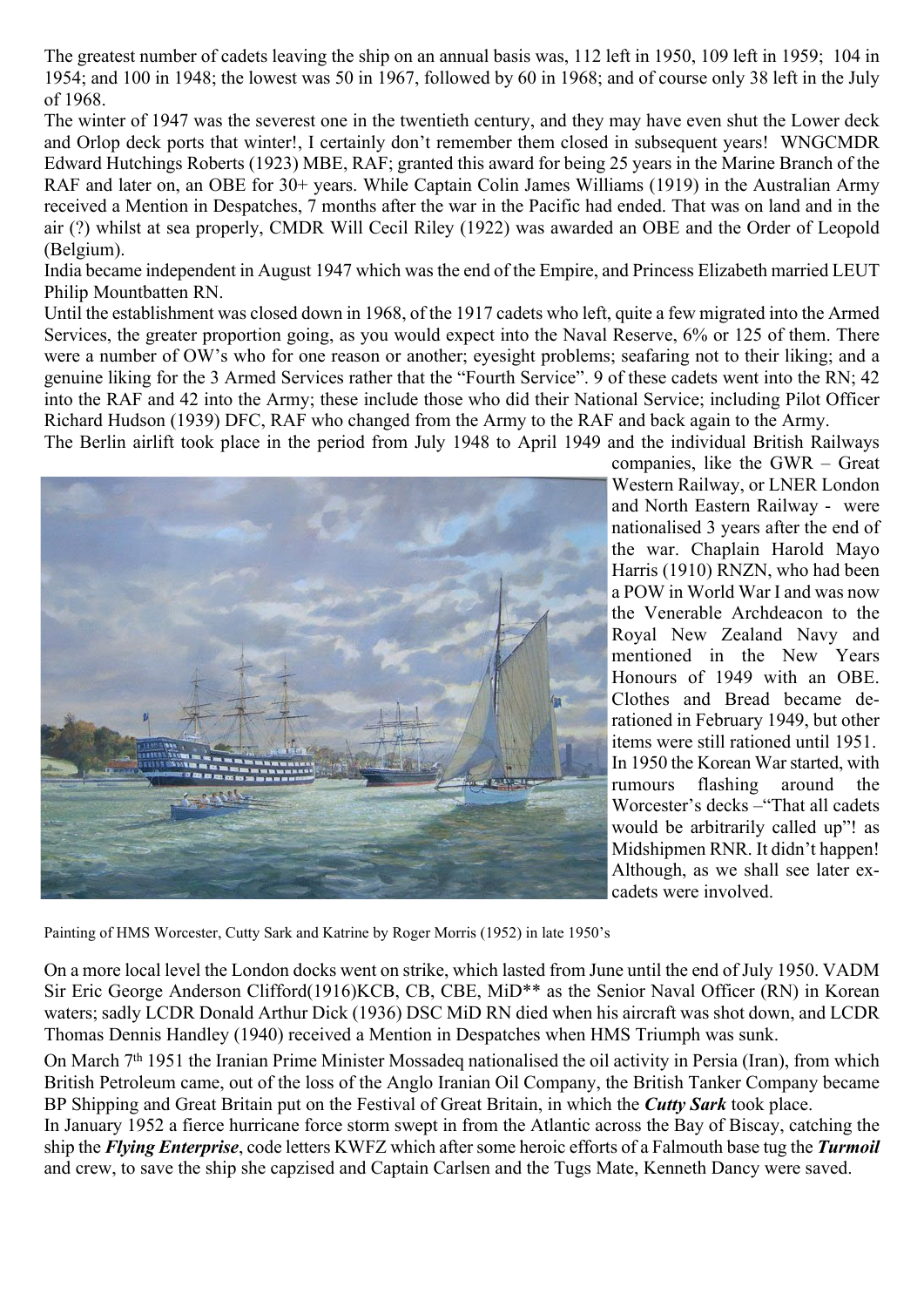In February 1952 King George VI died of lung cancer and the Shaw Savill liner the *Gothic*, which was hovering off Mombasa to act as a surrogate Royal Yacht, taking Princess Elizabeth and the Duke of Edinburgh to Australia was stood down as the Royals flew back to Great Britain.

At the end of 1952, on the north coast of Devon, a freak storm deluged the valley on which a village/town called Lynmouth was situated, devastating the area, where an OW, James Hudson Earle (1929) was with the Devon constabulary, and for saving life was awarded both a BEM and their Royal Humane Society Bronze Medal, he retired as an Inspector.

VADM James Wilfred Jefford (1918) RIN who was the Flag Officer Commanding the Pakistan Navy and the only Vice Admiral of OW's not to have been knighted.

1<sup>st</sup> March 1953, Stalin dies, setting the scene for many changes of Soviet leadership over the next half century; Edmund Hillary and Sherpa Tenzing Norgay conquer Mount Everest in May 1953. The French lost the battle of Dien Bien Phu, which later led to a controversial conflict; the Viet Nam war, "H" bombs were exploded at the Bikini Atoll amongst a fleet of warships and merchant ships considered surplus to requirements and to ascertain the damage that would be inflicted on the ships. Not the same though as fully manned and operational ships!.

CAPT Roy Carlton Harry (1917) RN who was the Director of the PT School in Portsmouth was awarded the CBE and in the RAF; GPCAPT Patrick Abercrombie Lombard (1929) DFC, CBE, had commanded 24 Squadron and the Flying boat base at Pembroke Dock.

An event occurred in July 1956, which affected many OW's. Nasser the Egyptian President nationalised the Suez Canal, and banned any Israeli ships from transiting the waterway. This brought a military response by the British and French in October 1956, when they attacked Egypt, but were stopped when they had reached Ismalia on the canal, by the United Nations from taking over the Canal Zone. An international force started clearing wrecks from the canal in December, but in the meantime ships had to go round the Cape of Good Hope to access the Gulf or Far East, Australia and New Zealand.

In 1956 the Andrea Doria and the Stockholm were in collision, in fog, off the entrance to New York, with the former sinking and loss of life.

The Southern Oceans and the Antarctic continued to hold a fascination over ex-Worcester cadets, with LEUT Patrick Arnold Toynbee (1936) RNR receiving a Polar Medal, nearly five years after the event. (You have to have spent at least one winter in the region to qualify, and there are two OW's who qualify but have never received a Polar Medal) John Stuart Bunt (1911) was a Biologist with Mawsons Australian Antarctic Expedition of 1956 who did receive his Polar Medal.



Our very own OW General!, AVM James Laurence Fuller-Good (1919) CB, CVO, RAF was the Commandant General of the RAF Regiment, tasked with the security of all British Military airfields and establishments. CAPT Ernest Clifford Rhodes (1909) OBE, MVO, RAN was awarded his MVO for

his position as private secretary of the Governor of Queensland for many years.

In 1959 there were a couple of emergencies that most likely affected the brotherhood, in both Aden and Sri Lanka (or Ceylon as it was then). Where as the CND march on Aldermaston AWRE would not have caused much concern to OW's but the Munich Air Crash with the death of 8 of "Matt Busby's Babies" from the Manchester United Football Club would have registered.

One Captain, Hugh Topley (1915) who struck fear into aspiring Mates and Masters, he was the Senior Examiner at Dock Street London, and he was awarded an OBE in 1959.

In 1961 CAPT William Edward Bertram Griffiths (1923) was awarded a CBE on top of his OBE, being a Test Captain for BOAC and then Director of Aviation Safety. Whilst on 'terra firma' Major Patrick Brian Thomas Ross of the Kings Own Royal Border Regiment was awarded an MBE (Military) and the East Germans built a wall across Berlin to stop its citizens escaping to the west.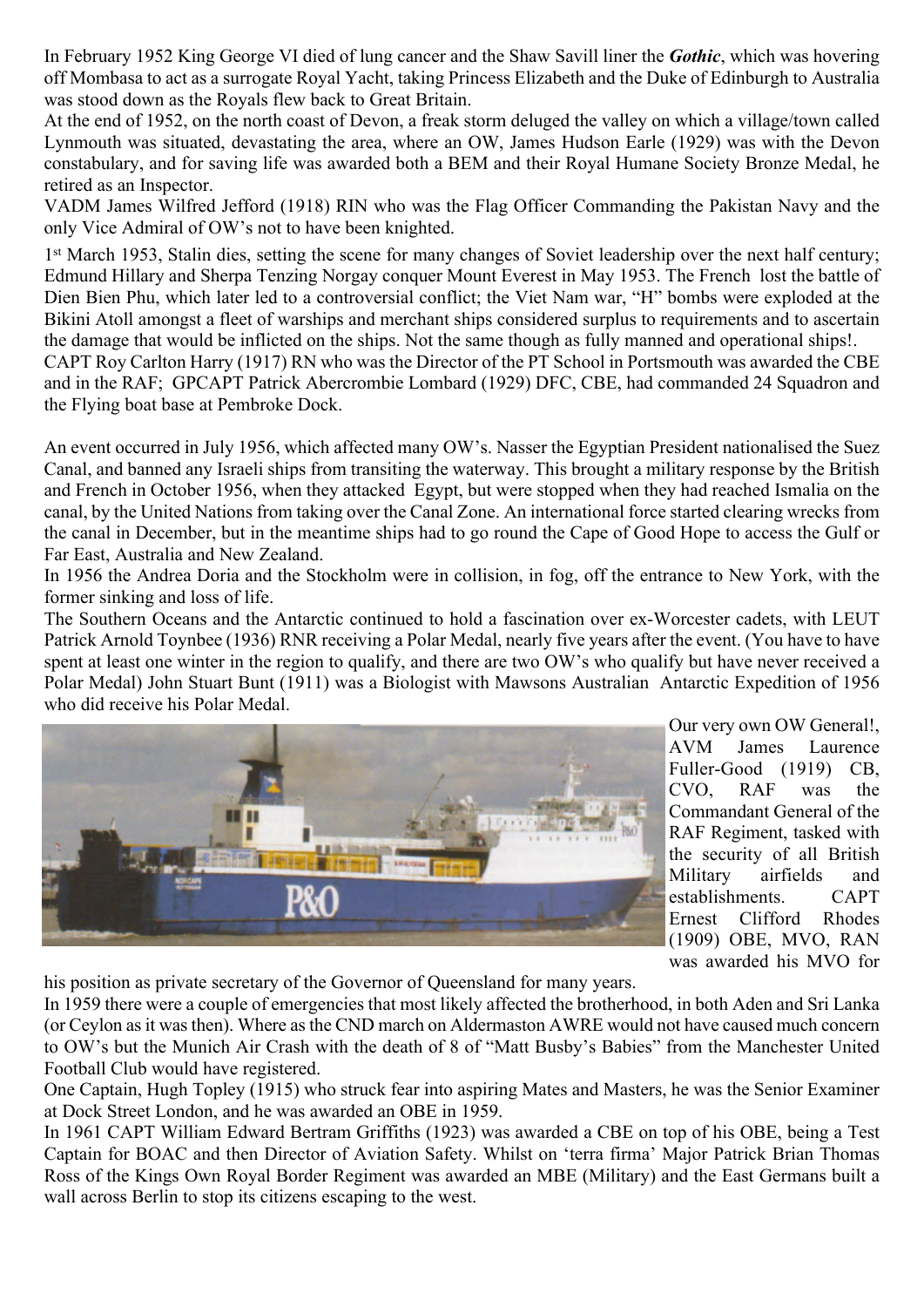The Profumo affair was all the talk in the media, but that was overtaken by the "Great Train Robbery" when £2.5 Million was grabbed a not insignificant sum in those days. On 22 November 1963, a date that anyone born before 1955 will probably remember for the rest of their lives, it was the day that President Kennedy was assassinated. In 1965 the Viet Nam war escalated, there was an OW involved Vincent Francis Waller (1966) who won an American award when working in the Mekong Delta, but I am unable to confirm this.

In April 1966 the first Hovercraft service across the English Channel commenced, with ex-cadets being in command at some stage. Also this year between June and July the Seaman's Strike which bottled up most British Ports as no British flagged ship sailed from the United Kingdom.

In March 1967 the *Torrey Canyon* comes to grief on Seven Stones Reef off SW England and in June of the same year was the Six Days War between Israel and the United Arab Republic ( Egypt, Jordan and Syria); which closes the Suez Canal for 8 years until 1975. One of the more 'left field' awards was made to CAPT Edward Thompson Graham (1928) RN, when he was awarded an OBE for services to horse racing in the Birthday Honours for June 1967! In the August of that year Sir Francis Chichester starts his solo around the world voyage in *Gypsy Moth IV.*

The *Worcester* ceased to operate in July 1968 and 38 cadets had to finish their training under the concrete roof of the Merchant Navy College at Ingress Abbey, Greenhithe. Ex Cadets though were still active in the world and making their presence felt.

The first human, Neil Armstrong walked on the moon in 1969, and in the same year the "Internet" is borne, with at that time a network of only 4 American Universities linked together for research purposes, the ampersand "**@**" is used in 1972 to indicate an e-mail address.

A January 1970 saw a "Bloody Sunday" when the British Army opened fire on a mob estimated to have been 20,000 strong in Belfast. Here again in Northern Ireland were OW's; Major Kenneth Hurrell Hedges (1951), a doctor with the RAMC added a Mention in Despatches to his Polar Medal, when he walked to the Pole, he now lives in Canada. Also was Capt Christopher Field (1952) a George Medal in 1973; as well as Staff Sergeant Kenneth John Stanton (1952) with a BEM while serving with the Bomb Disposal Unit of the RAOC; and Private Brian Patrick Kelly (1960) was doing his National Service with the Prince of Wales Regiment being Mentioned in Despatches. CAPT Peter John Williams (1940) OBE RN while in command of the RNAS at Yeovilton.

IN 1972 at the Munich Olympic Games, 11 Israeli Athletes were killed by terrorists, who in turn were also killed by the German security forces.

1973 saw the last American troops leaving Viet Nam, while Great Britain instituted VAT (Value Added Tax), followed in the October by oil prices rising up to 70% of previous costs, right after the Yom Kippur war in the SE corner of the Mediterranean.

1974 is remembered by the world for 'Watergate' and the eventual standing down of an American President –"Tricky Dicky" Nixon. But the OW's celebrated a 'hat trick' VADM Sir John Anthony Rose Troup (1936); RADM James William Dunbar Cook (1940); and RADM Alan George Watson (1940) were all honoured in the



same New Years Honours with in the case of the Vice Admiral when he was Flag Officer Northern Ireland a knighthood and the two Rear Admirals, Cook in the RN and Watson in the RCN with being made Companions of the Order of Bath (CB)

The Suez Canal reopens in 1975, and the Chief Test Pilot for Short Brothers Mr. Donald Bur Wright (1948) made an OBE in the Birthday Honours.

1979, CMDRE John Frank Wacher (1942) – already mention in the World War II was granted a CBE, being a Commodore twice over, both in the Naval Reserve and with his company P&O.

Nearly gone – in Bruges